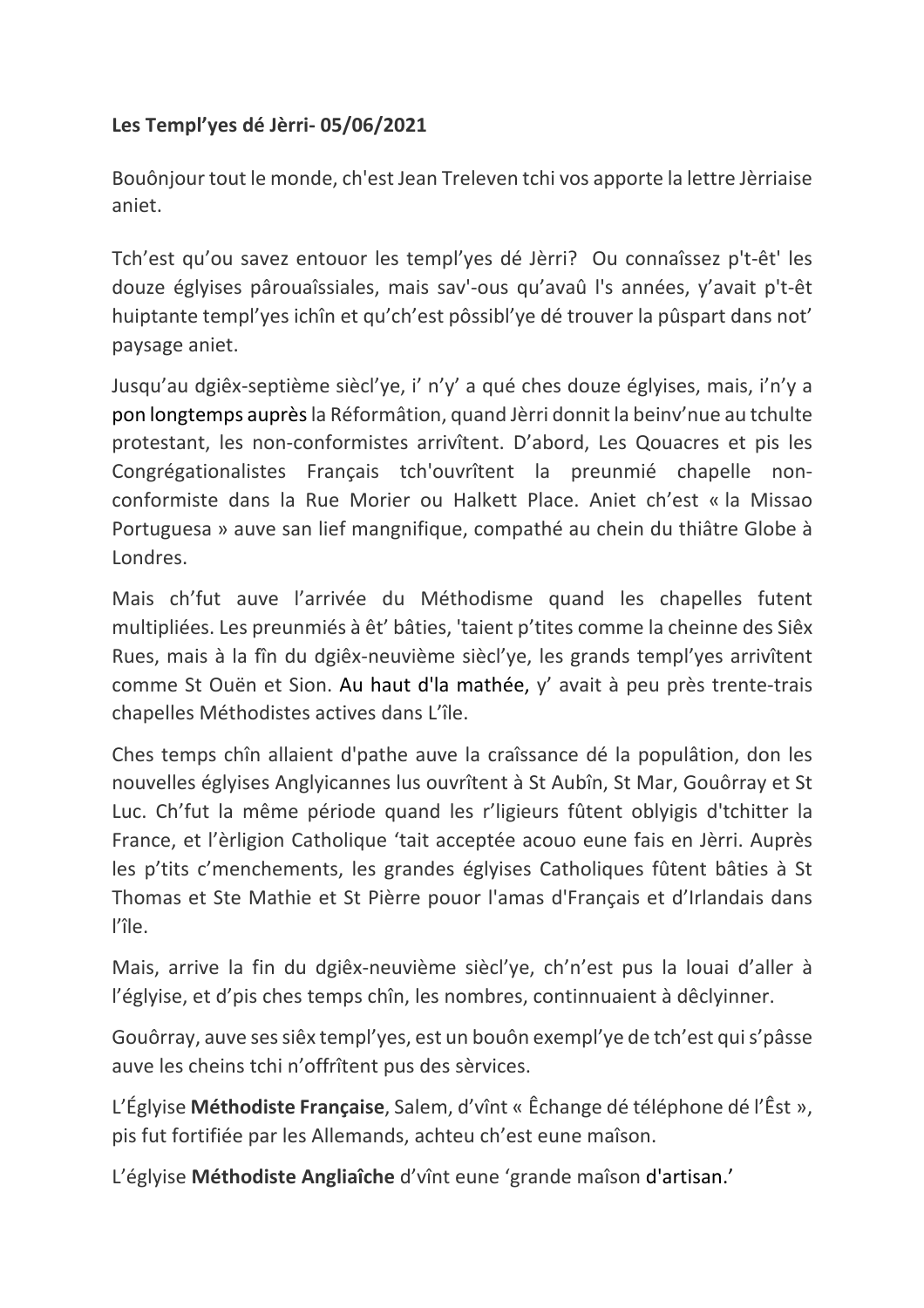La cheinne ès «**Chrétchiens d'la Bibl'ye**», d'vînt salle dé badminton, et pis clobe dé jannèche, pis cinnéma, pis églyise catholique et achteu ch'est eune maîson.

L'églyise **Catholique** d'vînt Bistro, la cheinne **d'l'Armée du Salut**, maîson et '**Gouray sus l'mont**,' en est la seule tchi continnue comme églyise!

Ailleurs, Great Union Road et Bethel d'vîntent des clobes dé jannèche, et pis des maîsons et j'attendons auve un grand întéthêt chein qu'lé National Trust s'en va faithe auve Les Frères.

Deux chapelles ont r' trouvé un usage èrligieux -Tabor est achteu eune Sŷnnagogue et Aquila Road eune Mosquée.

Aniet, la pûspart des églyises sont des bâtisses d'întéthêt dans la pliann'nie, et ch'est hardi difficile dé trouver d's usages modèrnes tchi marchent bein auve lus traits historiques, mais i' restent hardi împortantes dans nouotre tchultuthe et not' paysage.

Merci bein des fais dé m'aver êcouté.

Hello everyone, It's Jean Treleven bringing you the lettre Jèrriaise today.

What do you know about churches in Jersey? You perhaps know the 12 parish churches, but did you know that over the years there have been about 80 churches here and that it's possible to find most of them in today's landscape.

Until he  $17<sup>th</sup>$  C there were only these 12 churches, but not long after the Reformation, when Jersey welcomed Protestantism, non-conformists arrived like the Quakers and the French congregationalists who built the first nonconformist chapel in Halkett Place. Today it is the Portuguese Evangelical church with its wonderful roof, compared to that of the Globe Theatre in London.

But it was at the arrival of Methodism that chapels multiplied. The first to be built were small, like Six Roads, but at the end of the 19<sup>th</sup> C, the large temples arrived, like Sion and St Ouen. At the peak there were around 33 active Methodist chapels in the island.

This period coincided with population growth, so new Anglican churches were also built at St Aubin, St Mark, Gorey and St Luke. At the same time, religious bodies were forced to leave France and Catholicism was once again permitted in Jersey. Beginning small, large Catholic churches were eventually built at St